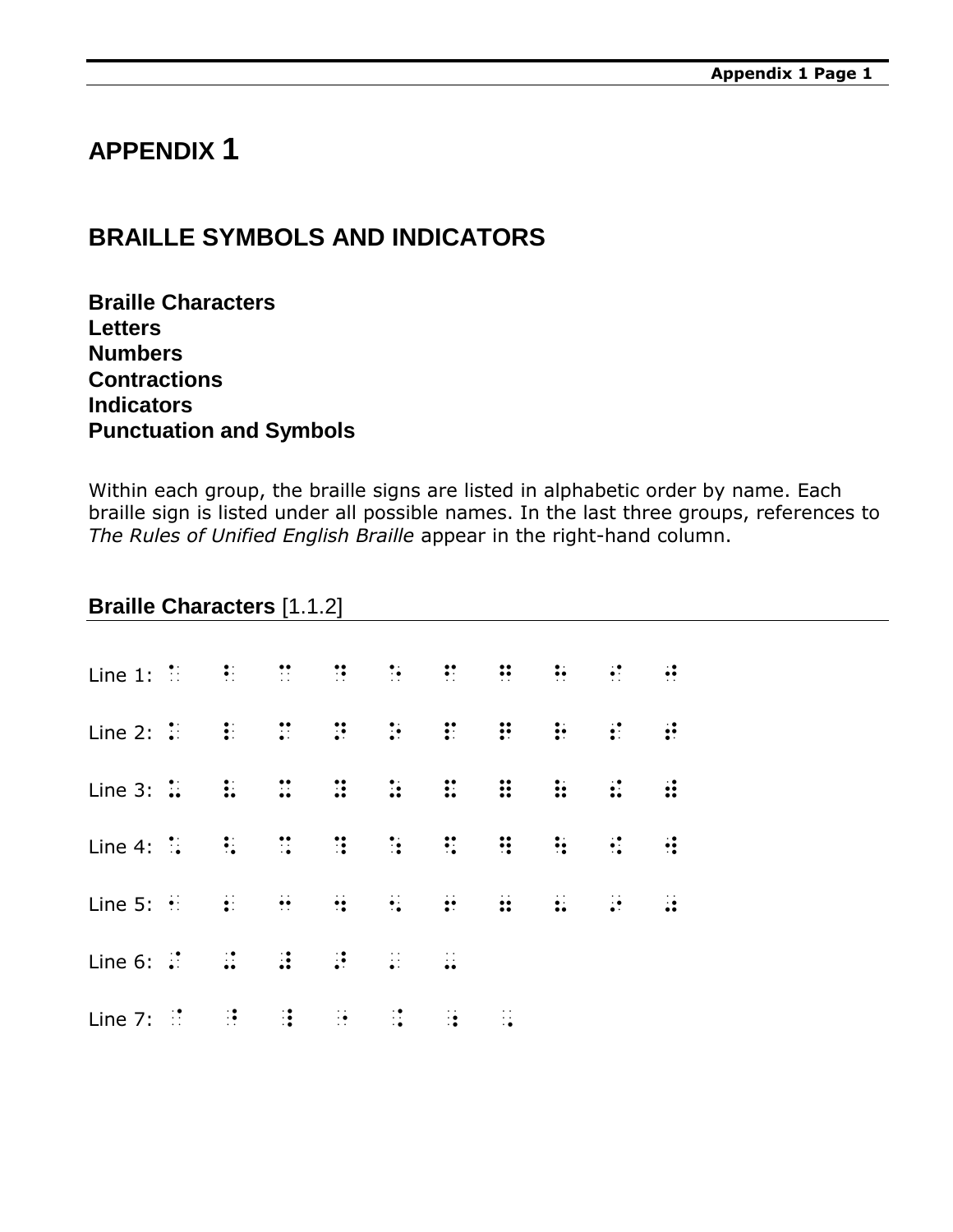#### **Page 2 Appendix 1 Letters, Numbers**

### **Letters** [4.1]



## **Numbers** [6]

| $\mathbf{1}$   | $\mathbf{R}$  |
|----------------|---------------|
| $\overline{2}$ | $\mathbb{R}$  |
| $\overline{3}$ | $\mathbf{R}$  |
| 4              | $\mathbf{R}$  |
| 5              | $\mathbf{R}$  |
| $\overline{6}$ | $\mathbf{R}$  |
| $\overline{7}$ | $\mathbf{::}$ |
| 8              | $\ddot{.}$    |

| 1              |  | 9       |                      |
|----------------|--|---------|----------------------|
| $\overline{2}$ |  | 0       |                      |
| 3              |  | 10      |                      |
| 4              |  | 1,000   |                      |
| 5              |  | 100 000 |                      |
| 6              |  | 3.14    | $\ddot{\phantom{0}}$ |
| 7              |  | 1/2     | . .                  |
|                |  |         |                      |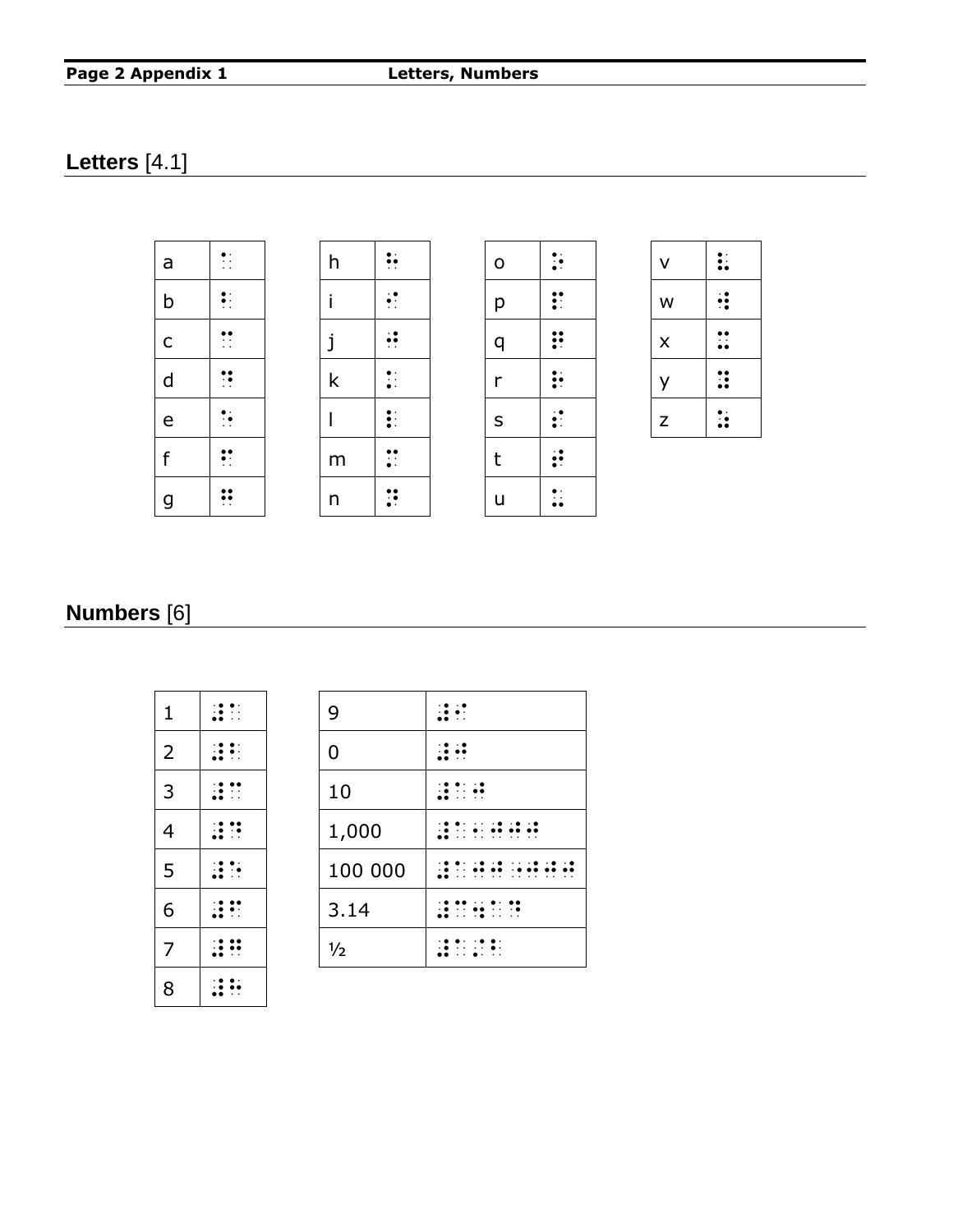# Contractions [10]

| about      | $\frac{1}{2}$                                   | 10.9          |
|------------|-------------------------------------------------|---------------|
| above      | $\mathbb{R}$ $\mathbb{R}$ $\mathbb{R}$          | 10.9          |
| according  | $\frac{1}{2}$                                   | 10.9          |
| across     | $\frac{1}{2}$                                   | 10.9          |
| after      | $\mathbb{R}$                                    | 10.9          |
| afternoon  | $\frac{1}{2}$ : $\frac{1}{2}$ : $\frac{1}{2}$ : | 10.9          |
| afterward  | n e g                                           | 10.9          |
| again      | $\ddot{\cdot}$ $\ddot{\cdot}$                   | 10.9          |
| against    |                                                 | 10.9          |
| almost     |                                                 | 10.9          |
| already    | $\mathbb{Z}$ $\mathbb{R}$ $\mathbb{R}$          | 10.9          |
| also       |                                                 | 10.9          |
| although   |                                                 | 10.9          |
| altogether | <b>MER</b>                                      | 10.9          |
| always     | <b>MER</b>                                      | 10.9          |
| ance       | $\frac{1}{2}$                                   | 10.8          |
| and        | $\ddot{\ddot{\cdot}}$                           | 10.3          |
| ar         | $\ddot{\cdot}$                                  | 10.4          |
| as         | ∷                                               | 10.1          |
| bb         | $\vdots$                                        | 10.6          |
| be         | $\ddot{\bullet}$ :                              | 10.5,<br>10.6 |

| because    | $\ddot{\ddot{\Sigma}}$            | 10.9 |
|------------|-----------------------------------|------|
| before     | $\vdots$ :                        | 10.9 |
| behind     | $\vdots$ :                        | 10.9 |
| below      | $\ddot{\ddot{\cdot}}$             | 10.9 |
| beneath    | $\ddotsc$                         | 10.9 |
| beside     | $\mathbf{C}$                      | 10.9 |
| between    | $\mathbf{H}$                      | 10.9 |
| beyond     | $\vdots$                          | 10.9 |
| blind      | $\ddot{z}$                        | 10.9 |
| braille    | <b>: :: :</b> :                   | 10.9 |
| but        | $\ddot{\cdot}$                    | 10.1 |
| can        | $\ddot{\cdot}$                    | 10.1 |
| cannot     | $\mathbb{R}^{\bullet}$            | 10.7 |
| cc         |                                   | 10.6 |
| ch         | $\ddot{\cdot}$ .                  | 10.4 |
| character  | $\frac{1}{2}$                     | 10.7 |
| child      | $\ddot{\cdot}$ .                  | 10.2 |
| children   |                                   | 10.9 |
| con        |                                   | 10.6 |
| conceive   | $\mathbf{H}$                      | 10.9 |
| conceiving | $\mathbf{H} \boxtimes \mathbf{H}$ | 10.9 |
| could      | $\mathbf{H}$                      | 10.9 |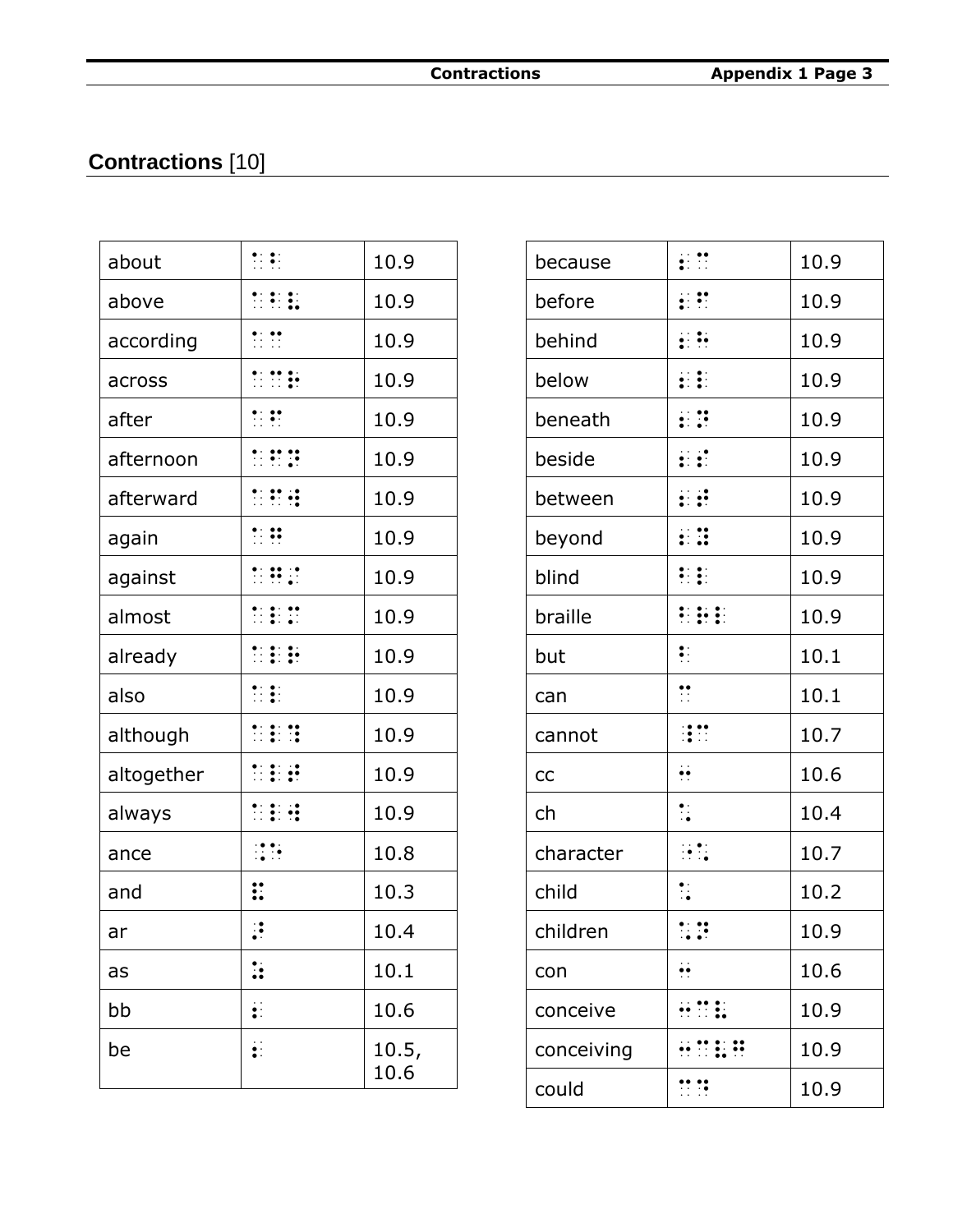Page 4 Appendix 1

**Contractions** 

| day       | $\dddot{\bullet}$ ::                                                  | 10.7 |
|-----------|-----------------------------------------------------------------------|------|
| declare   | $\mathbb{R}^{\bullet}$ $\mathbb{R}^{\bullet}$ :                       | 10.9 |
| declaring | $\frac{1}{2}$ $\frac{1}{2}$ $\frac{1}{2}$ $\frac{1}{2}$ $\frac{1}{2}$ | 10.9 |
| deceive   | $\frac{1}{2}$ $\frac{1}{2}$ $\frac{1}{2}$ $\frac{1}{2}$               | 10.9 |
| deceiving | $\frac{1}{2}$ $\frac{1}{2}$ $\frac{1}{2}$ $\frac{1}{2}$ $\frac{1}{2}$ | 10.9 |
| dis       | ∺                                                                     | 10.6 |
| do        | $\ddot{\cdot}$                                                        | 10.1 |
| ea        | $\ddot{\bullet}$ :                                                    | 10.6 |
| ed        | $\ddot{\cdot}$                                                        | 10.4 |
| either    |                                                                       | 10.9 |
| en        | $\ddot{\bullet}$                                                      | 10.6 |
| ence      |                                                                       | 10.8 |
| enough    | $\ddot{\cdot}$                                                        | 10.5 |
| er        | ∺                                                                     | 10.4 |
| ever      | $\frac{1}{2}$                                                         | 10.7 |
| every     | $\ddot{\cdot}$                                                        | 10.1 |
| father    | $\frac{1}{2}$                                                         | 10.7 |
| ff        | $\ddot{\cdot}$                                                        | 10.6 |
| first     | $\mathbf{H}$                                                          | 10.9 |
| for       | $\mathbf{ii}$                                                         | 10.3 |
| friend    | ∷∷                                                                    | 10.9 |
| from      | $\ddot{\cdot}$                                                        | 10.1 |
| ful       |                                                                       | 10.8 |
| gg        | $\vdots$                                                              | 10.6 |
| gh        | $\ddot{\cdot}$                                                        | 10.4 |
|           |                                                                       |      |

| go        | ∺                                                                               | 10.1          |
|-----------|---------------------------------------------------------------------------------|---------------|
| good      | $\mathbf{ii}$ $\mathbf{ii}$                                                     | 10.9          |
| great     |                                                                                 | 10.9          |
| had       | $\frac{1}{2}$                                                                   | 10.7          |
| have      | ∺                                                                               | 10.1          |
| here      | $\frac{1}{2}$                                                                   | 10.7          |
| herself   | <b>AND AND AND AND AND AD</b>                                                   | 10.9          |
| him       | ∺                                                                               | 10.9          |
| himself   | <b>AND AND SET</b>                                                              | 10.9          |
| his       | $\vdots$                                                                        | 10.5          |
| immediate | $\frac{1}{2}$ , $\frac{1}{2}$ , $\frac{1}{2}$ , $\frac{1}{2}$ , $\frac{1}{2}$ , | 10.9          |
| in        | $\ddot{\cdot}$                                                                  | 10.5,<br>10.6 |
| ing       | $\ddot{\cdot}$                                                                  | 10.4          |
| it        | $\ddot{\cdot}$                                                                  | 10.1          |
| its       | $\mathbf{u}$                                                                    | 10.9          |
| itself    | ∷∷                                                                              | 10.9          |
| ity       | 83                                                                              | 10.8          |
| just      | $\cdot$                                                                         | 10.1          |
| know      |                                                                                 | 10.7          |
| knowledge | $\ddot{\cdot}$                                                                  | 10.1          |
| less      | $\mathbb{R}$                                                                    | 10.8          |
| letter    | ₽₩                                                                              | 10.9          |
| like      | $\ddot{\cdot}$                                                                  | 10.1          |
| little    | $\mathbf{H}$                                                                    | 10.9          |
| lord      | $\frac{1}{2}$                                                                   | 10.7          |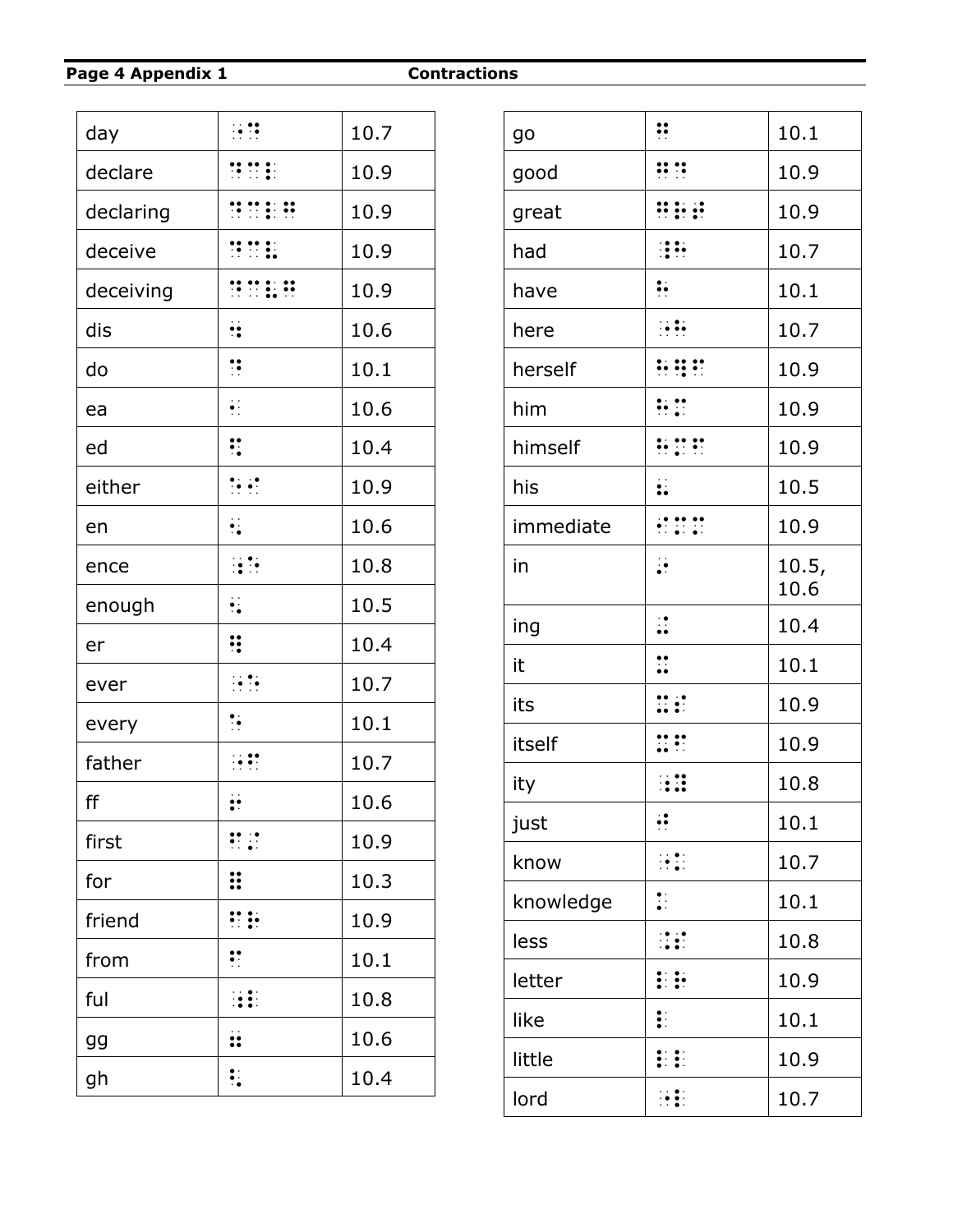| many      |                                                                                                                              | 10.7 |
|-----------|------------------------------------------------------------------------------------------------------------------------------|------|
| ment      | ⊞                                                                                                                            | 10.8 |
| more      | $\ddot{\cdot}$                                                                                                               | 10.1 |
| mother    | $\ddot{\cdot}$                                                                                                               | 10.7 |
| much      | $\begin{array}{ccc}\n\bullet & \bullet & \bullet \\ \bullet & \bullet & \bullet \\ \bullet & \bullet & \bullet\n\end{array}$ | 10.9 |
| must      | $\begin{array}{ccc}\n\bullet & \bullet & \bullet \\ \bullet & \bullet & \bullet\n\end{array}$                                | 10.9 |
| myself    | $\mathbb{C}$ $\mathbb{R}$ $\mathbb{C}$                                                                                       | 10.9 |
| name      | $\frac{1}{2}$                                                                                                                | 10.7 |
| necessary | $\frac{1}{2}$ $\frac{1}{2}$ $\frac{1}{2}$ $\frac{1}{2}$                                                                      | 10.9 |
| neither   | $\mathbb{R}^{n}$                                                                                                             | 10.9 |
| ness      | $\mathbf{H}$                                                                                                                 | 10.8 |
| not       | $\ddot{\cdot}$                                                                                                               | 10.1 |
| of        | $\vdots$                                                                                                                     | 10.3 |
| one       |                                                                                                                              | 10.7 |
| oneself   | $\mathbb{R}$ is a set                                                                                                        | 10.9 |
| ong       |                                                                                                                              | 10.8 |
| ou        | $\ddot{\cdot}$                                                                                                               | 10.4 |
| ound      | $\frac{1}{2}$                                                                                                                | 10.8 |
| ount      |                                                                                                                              | 10.8 |
| ought     | $\dddot{\bullet}$                                                                                                            | 10.7 |
| ourselves | <b>WWWWW</b>                                                                                                                 | 10.9 |
| out       | $\ddot{\cdot}$                                                                                                               | 10.2 |
| ow        | ∷                                                                                                                            | 10.4 |
| paid      | $\mathbf{::}$                                                                                                                | 10.9 |
| part      | $\mathbb{R}$                                                                                                                 | 10.7 |

| $\vdots$                                                                   | 10.1 |
|----------------------------------------------------------------------------|------|
| $\frac{1}{2}$                                                              | 10.9 |
|                                                                            | 10.9 |
|                                                                            | 10.9 |
| $\ddot{\cdot}$ $\ddot{\cdot}$                                              | 10.7 |
| $\mathbf{R}$                                                               | 10.9 |
| $\ddot{}}$                                                                 | 10.1 |
| $\vdots$                                                                   | 10.1 |
| $\frac{1}{2}$ $\frac{1}{2}$ $\frac{1}{2}$ $\frac{1}{2}$ $\frac{1}{2}$      | 10.9 |
| $\frac{1}{22}$ $\frac{1}{22}$ $\frac{1}{22}$ $\frac{1}{22}$                | 10.9 |
| $\frac{1}{2}$ : $\frac{1}{2}$ : $\frac{1}{2}$                              | 10.9 |
| $\frac{1}{22}$ $\frac{1}{22}$ $\frac{1}{22}$ $\frac{1}{22}$ $\frac{1}{22}$ | 10.9 |
| $\frac{1}{2}$                                                              | 10.7 |
| $\mathbf{C}$                                                               | 10.9 |
| $\ddot{\cdot}$                                                             | 10.4 |
| $\ddot{\cdot}$                                                             | 10.2 |
| $\mathbb{R}^2$                                                             | 10.9 |
| $\frac{1}{2}$                                                              | 10.8 |
| $\ddot{\cdot}$                                                             | 10.1 |
|                                                                            | 10.7 |
|                                                                            | 10.7 |
| $\ddot{\cdot}$                                                             | 10.4 |
| $\mathbb{R}^2$                                                             | 10.2 |
| $\mathbf{C}$                                                               | 10.9 |
| $\ddot{\ddot{\cdot}}$                                                      | 10.4 |
|                                                                            |      |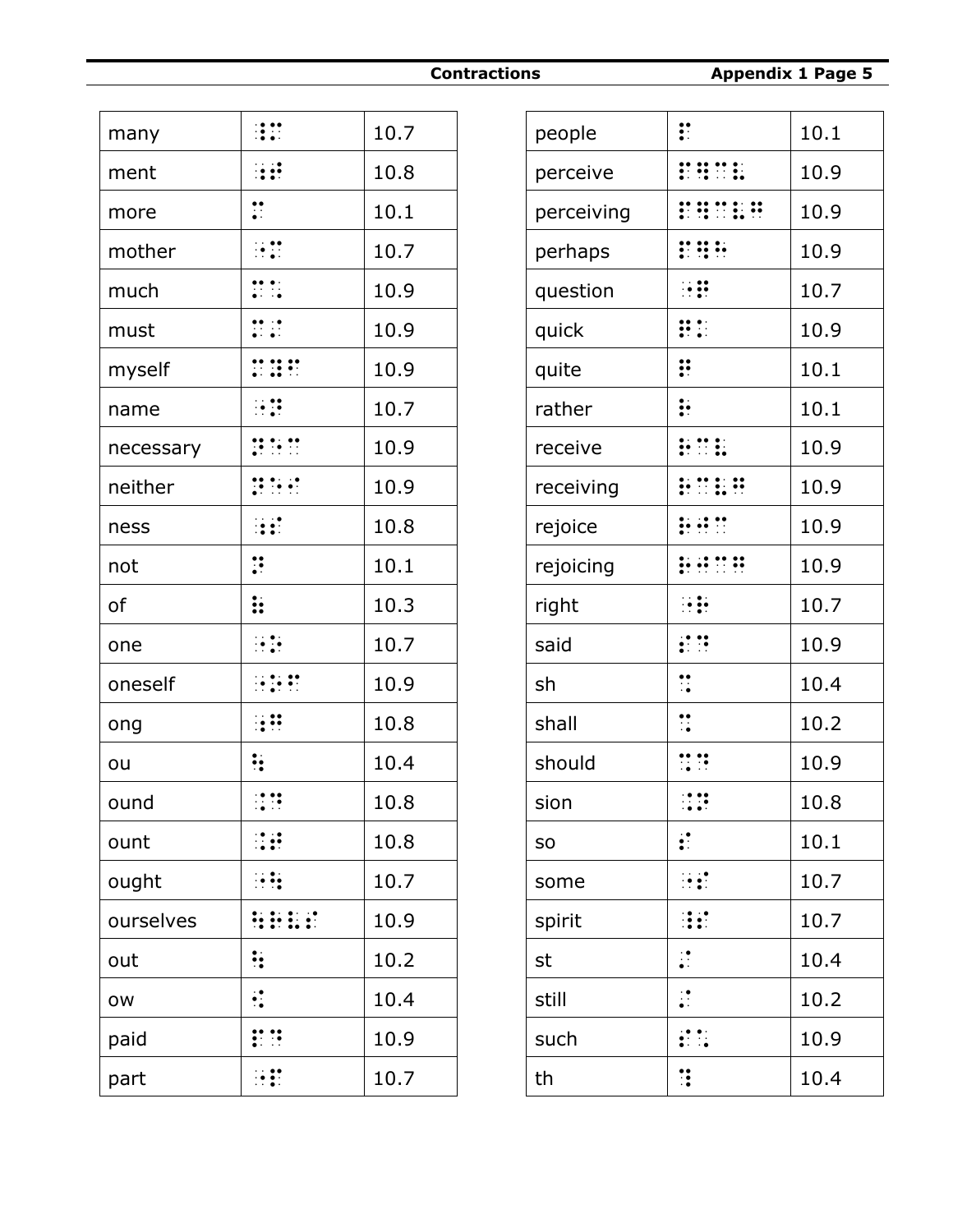#### Page 6 Appendix 1

**Contractions** 

| that       | $\ddot{\ddot{\cdot}}$                                                                                                                                                                                                                                                                                     | 10.1 |
|------------|-----------------------------------------------------------------------------------------------------------------------------------------------------------------------------------------------------------------------------------------------------------------------------------------------------------|------|
| the        | $\vdots$                                                                                                                                                                                                                                                                                                  | 10.3 |
| their      | H.                                                                                                                                                                                                                                                                                                        | 10.7 |
| themselves | $\mathbf{1} \mathbf{2} \mathbf{3} \mathbf{4}$                                                                                                                                                                                                                                                             | 10.9 |
| there      | $\frac{1}{2}$                                                                                                                                                                                                                                                                                             | 10.7 |
| these      | $\mathbb{R}$                                                                                                                                                                                                                                                                                              | 10.7 |
| this       | $\ddot{\ddot{\cdot}}$                                                                                                                                                                                                                                                                                     | 10.2 |
| those      |                                                                                                                                                                                                                                                                                                           | 10.7 |
| through    | <b>HI</b>                                                                                                                                                                                                                                                                                                 | 10.7 |
| thyself    | $\frac{1}{2}$ : $\frac{1}{2}$ : $\frac{1}{2}$ : $\frac{1}{2}$ : $\frac{1}{2}$ : $\frac{1}{2}$ : $\frac{1}{2}$ : $\frac{1}{2}$ : $\frac{1}{2}$ : $\frac{1}{2}$ : $\frac{1}{2}$ : $\frac{1}{2}$ : $\frac{1}{2}$ : $\frac{1}{2}$ : $\frac{1}{2}$ : $\frac{1}{2}$ : $\frac{1}{2}$ : $\frac{1}{2}$ : $\frac{1$ | 10.9 |
| time       | $\ddot{\cdot}$                                                                                                                                                                                                                                                                                            | 10.7 |
| tion       |                                                                                                                                                                                                                                                                                                           | 10.8 |
| today      | $\mathbf{R}$                                                                                                                                                                                                                                                                                              | 10.9 |
| together   | $\mathbf{1}$                                                                                                                                                                                                                                                                                              | 10.9 |
| tomorrow   | $\mathbf{R}$                                                                                                                                                                                                                                                                                              | 10.9 |
| tonight    | $\mathbf{H}$                                                                                                                                                                                                                                                                                              | 10.9 |
| under      | $\frac{1}{2}$                                                                                                                                                                                                                                                                                             | 10.7 |
| upon       | $\mathbb{R}$                                                                                                                                                                                                                                                                                              | 10.7 |
| <b>us</b>  | $\ddot{\phantom{a}}$                                                                                                                                                                                                                                                                                      | 10.1 |
| very       | $\vdots$                                                                                                                                                                                                                                                                                                  | 10.1 |
| was        | $\ddot{\cdot}$                                                                                                                                                                                                                                                                                            | 10.5 |
| were       | $\ddot{\bm{v}}$                                                                                                                                                                                                                                                                                           | 10.5 |
| wh         | $\ddot{\cdot}$                                                                                                                                                                                                                                                                                            | 10.4 |
| where      | ⊞.                                                                                                                                                                                                                                                                                                        | 10.7 |
| which      | $\ddot{\cdot}$                                                                                                                                                                                                                                                                                            | 10.2 |

| whose      |              | 10.7 |
|------------|--------------|------|
| will       |              | 10.1 |
| with       |              | 10.3 |
| word       | $\mathbf{.}$ | 10.7 |
| work       | $\mathbf{H}$ | 10.7 |
| world      |              | 10.7 |
| would      | ∰            | 10.9 |
| you        | ።            | 10.1 |
| young      | $\cdot$ ::   | 10.7 |
| your       |              | 10.9 |
| yourself   |              | 10.9 |
| yourselves |              | 10.9 |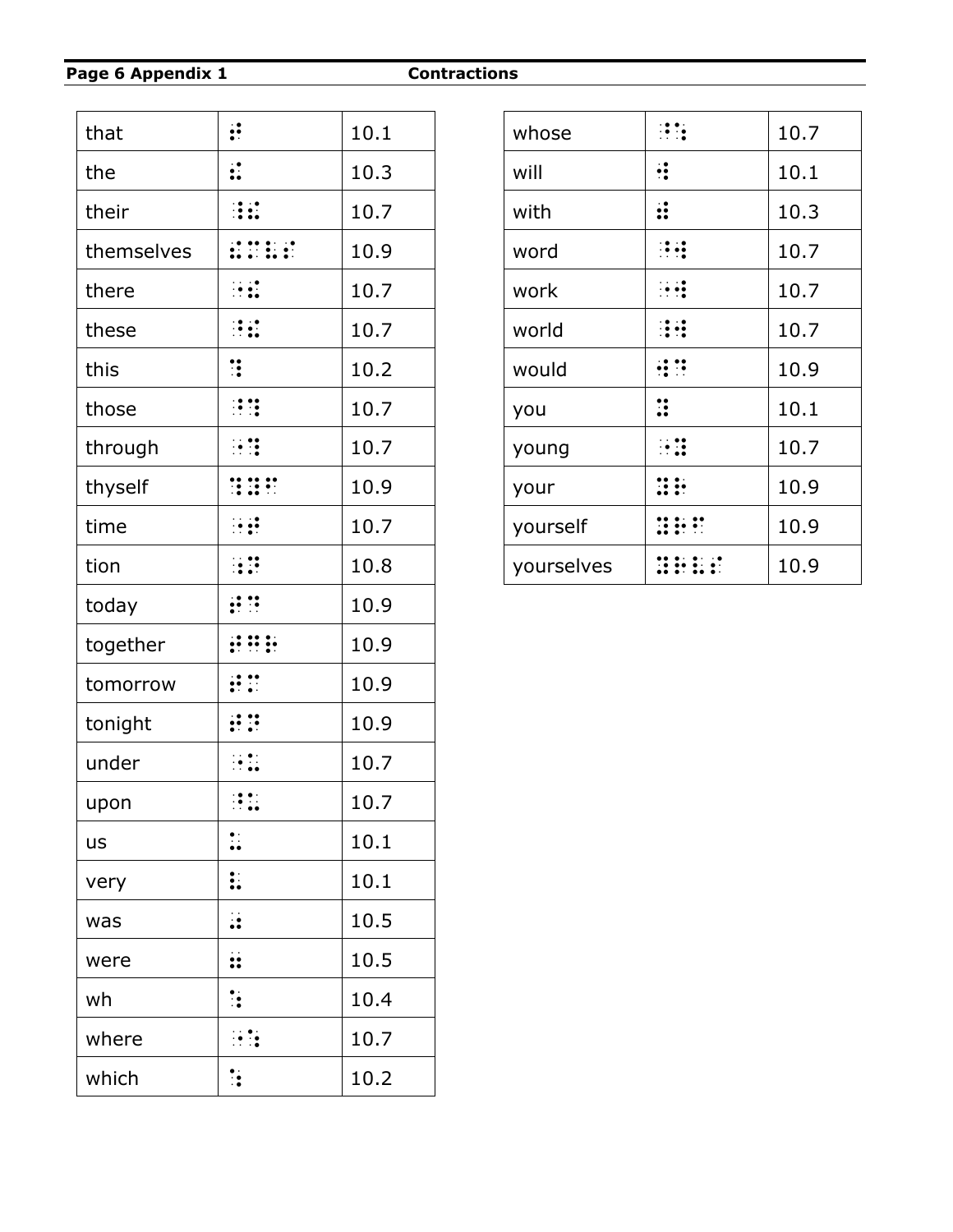## **Indicators**

| H.                                                          | 9    |
|-------------------------------------------------------------|------|
| H.                                                          | 9    |
| $\mathbb{R}^n$                                              | 9    |
| $\left[\begin{array}{cc} 0 & 0 \\ 0 & 0 \end{array}\right]$ | 9    |
| $\dddot{\cdot}$                                             | 8.3  |
| 11 11 11<br>10 10 10                                        | 8.5  |
| $\frac{11}{14}$                                             | 8.4  |
| $\frac{11}{2}$                                              | 8.6  |
| $\mathbb{R}$                                                | 3.13 |
| <b>MAR</b>                                                  | 9    |
| $\frac{1}{2}$                                               | 9    |
| $\frac{1}{2}$                                               | 9    |
|                                                             | 9    |
| <b>BER</b>                                                  | 5.4  |
| $\ddot{\cdot}$                                              | 5.2  |
|                                                             | 5.5  |
| 接触                                                          | 5.3  |
| $\frac{1}{2}$ : $\frac{1}{2}$                               | 16.2 |
|                                                             | 9    |
|                                                             | 9    |
| $\frac{1}{2}$                                               | 9    |
| $\frac{1}{2}$                                               | 9    |
|                                                             |      |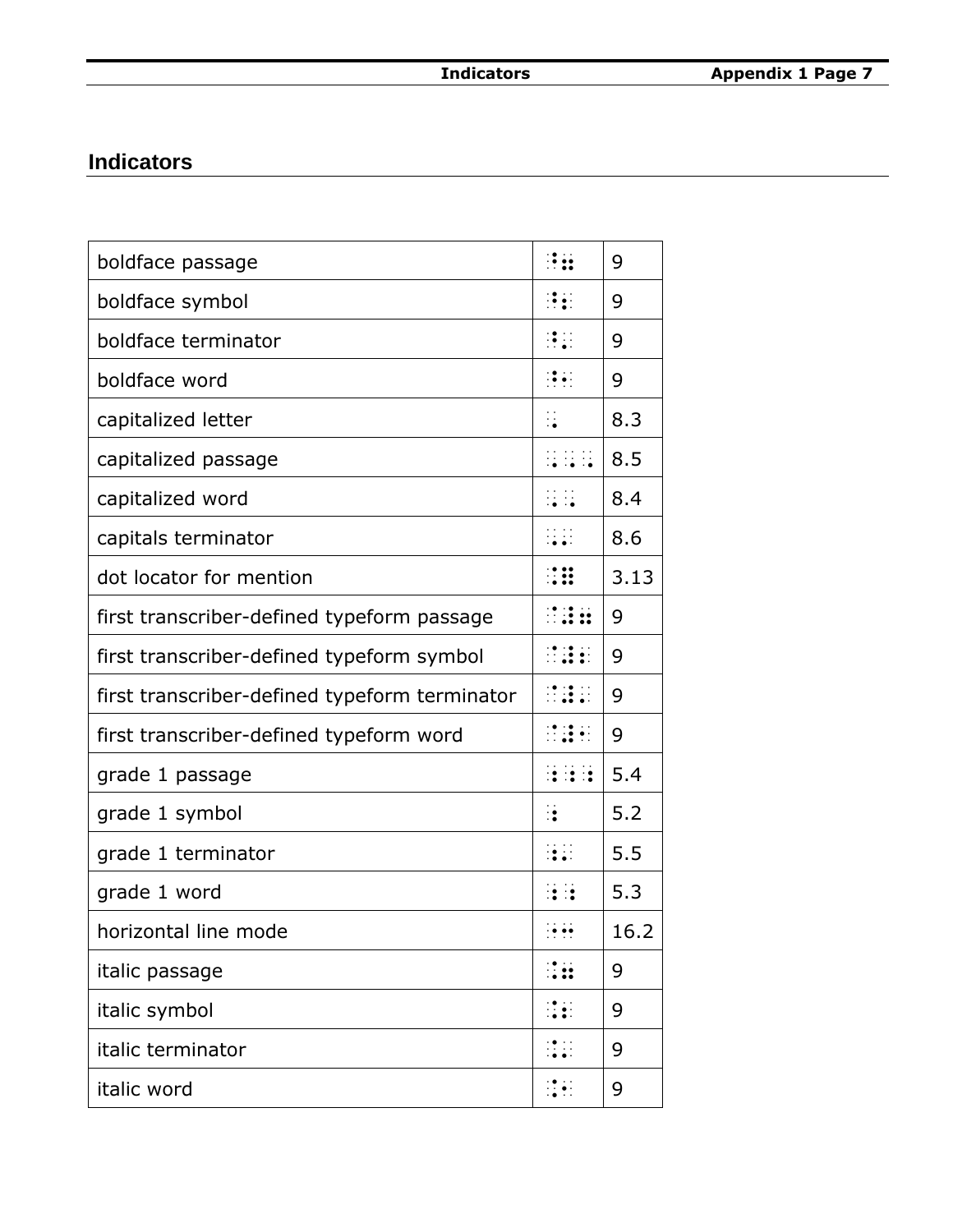**Page 8 Appendix 1 Indicators**

| level change down (subscript)                  | $\ddot{\cdot}$                      | 3.23 |
|------------------------------------------------|-------------------------------------|------|
| level change up (superscript)                  | $\ddot{\cdot}$                      | 3.23 |
| line continuation                              | $\frac{1}{2}$                       | 6.10 |
| line continuation with space                   | $\frac{1}{2}$                       | 6.10 |
| line mode, horizontal                          | $\frac{1}{2}$                       | 16.2 |
| numeric                                        | $\ddot{\cdot}$                      | 6    |
| script passage                                 | $\mathbb{R}$                        | 9    |
| script symbol                                  | $\mathbb{R}$                        | 9    |
| script terminator                              | $\mathbb{R}^{\bullet}_{\bullet}$ :  | 9    |
| script word                                    | $\frac{1}{2}$                       | 9    |
| subscript (level change down)                  | $\ddot{\cdot}$                      | 3.23 |
| superscript (level change up)                  | $\ddot{\cdot}$                      | 3.23 |
| transcriber-defined typeform passage, first    | $\mathbb{R}^{2}$ : $\mathbb{R}^{2}$ | 9    |
| transcriber-defined typeform symbol, first     |                                     | 9    |
| transcriber-defined typeform terminator, first | $\frac{1}{2}$                       | 9    |
| transcriber-defined typeform word, first       | $\mathbb{R}^2$ , $\mathbb{R}^2$     | 9    |
| transcriber's note, opening                    | $\mathbb{R}$ , $\mathbb{R}$ ,       | 3.26 |
| transcriber's note, closing                    | $\frac{1}{2}$                       | 3.26 |
| underlined passage                             |                                     | 9    |
| underlined symbol                              | i:                                  | 9    |
| underlined terminator                          |                                     | 9    |
| underlined word                                | $\frac{1}{2}$                       | 9    |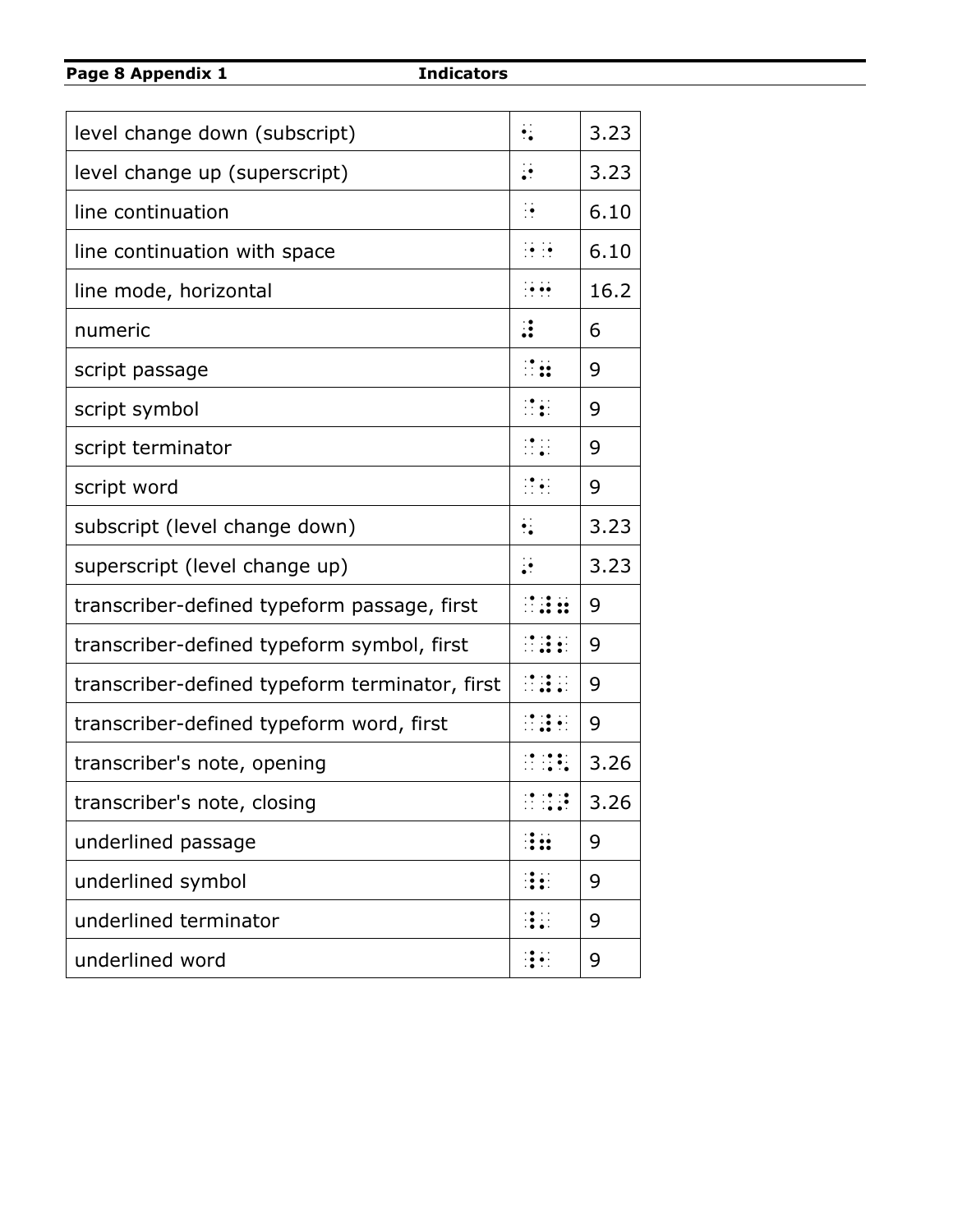# **Punctuation and Symbols**

| acute                          | e.g. é           | $\mathbb{R}^{\bullet}_{\bullet}$                                                                                                                                                                    | 4.2            |
|--------------------------------|------------------|-----------------------------------------------------------------------------------------------------------------------------------------------------------------------------------------------------|----------------|
| ampersand                      | &                | $\mathbb{R}$                                                                                                                                                                                        | 3.1            |
| angle bracket, opening         | $\prec$          | $\mathbb{R}$                                                                                                                                                                                        | 7              |
| angle bracket, closing         | $\geq$           | $\frac{1}{2}$                                                                                                                                                                                       | $\overline{7}$ |
| apostrophe                     | ٠                | $\ddot{\cdot}$                                                                                                                                                                                      | $\overline{7}$ |
| asterisk                       | $\ast$           | $\frac{1}{2}$                                                                                                                                                                                       | 3.3            |
| at sign                        | @                | $\frac{1}{2}$                                                                                                                                                                                       | 3.7            |
| backslash                      | N                | $\frac{1}{2}$                                                                                                                                                                                       | $\overline{7}$ |
| brace (curly bracket), opening | ₹                | $\frac{1}{2}$                                                                                                                                                                                       | $\overline{7}$ |
| brace (curly bracket), closing | $\mathcal{F}$    |                                                                                                                                                                                                     | $\overline{7}$ |
| bracket, angle, opening        | $\,<$            | $\mathbb{R}$                                                                                                                                                                                        | $\overline{7}$ |
| bracket, angle, closing        | $\geq$           | $\frac{1}{2}$                                                                                                                                                                                       | $\overline{7}$ |
| bracket, curly, opening        | ₹                | $\mathbb{R}$                                                                                                                                                                                        | 7              |
| bracket, curly, closing        | }                | $\mathbb{R}^2$                                                                                                                                                                                      | $\overline{7}$ |
| bracket, round, opening        | (                | $\left(\begin{smallmatrix} 1 & 0 & 0 \\ 0 & 0 & 0 \\ 0 & 0 & 0 \end{smallmatrix}\right)$                                                                                                            | $\overline{7}$ |
| bracket, round, closing        | $\mathcal{Y}$    | $\frac{1}{2}$                                                                                                                                                                                       | 7              |
| bracket, square, opening       | L                | $\frac{1}{2}$                                                                                                                                                                                       | 7              |
| bracket, square, closing       | J                | $\mathbb{R}^{\bullet}$<br>$\cdot$                                                                                                                                                                   | 7              |
| British pound                  | £                | $\mathbb{R}$                                                                                                                                                                                        | 3.10           |
| bullet                         | $\bullet$        | $\frac{1}{2}$                                                                                                                                                                                       | 3.5            |
| cedilla                        | $e.g. \varsigma$ | $\mathbb{R}$ :                                                                                                                                                                                      | 4.2            |
| cent                           | ¢                | $\begin{smallmatrix} \textbf{1} & \textbf{0} & \textbf{0} & \textbf{0} \\ \textbf{1} & \textbf{1} & \textbf{1} & \textbf{1} \\ \textbf{1} & \textbf{1} & \textbf{1} & \textbf{1} \end{smallmatrix}$ | 3.10           |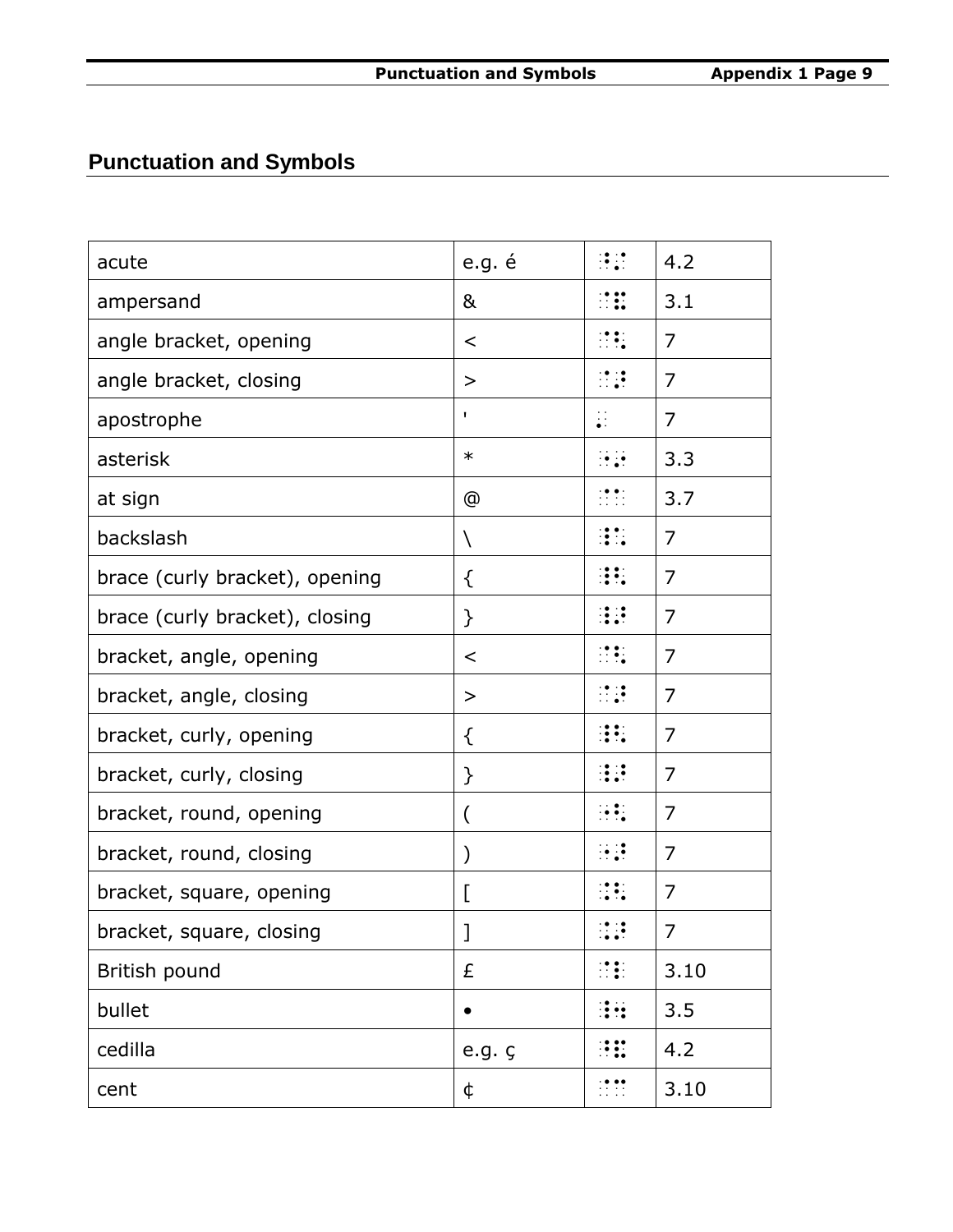| circle above                   | e.g. å                      | $\mathbb{R}^n$                         | 4.2            |
|--------------------------------|-----------------------------|----------------------------------------|----------------|
| circumflex                     | e.g. î                      | $\frac{1}{2}$                          | 4.2            |
| colon                          | t                           | $\ddot{\bullet}$                       | $\overline{7}$ |
| comma                          | $\mathbf{r}$                | $\bullet$ :                            | $\overline{7}$ |
| commercial at                  | @                           | $\frac{1}{2}$                          | 3.7            |
| copyright                      | $\odot$                     | $\mathbb{R}^{\bullet}$                 | 3.8            |
| crosshatch                     | $^{\#}$                     |                                        | 3.18           |
| curly bracket, opening         | {                           | $\frac{1}{2}$                          | $\overline{7}$ |
| curly bracket, closing         | $\mathcal{F}$               |                                        | 7              |
| dagger                         | $\ddagger$                  |                                        | 3.3            |
| dagger, double                 | $\ddagger$                  | $\frac{1}{2}$                          | 3.3            |
| dash                           |                             | $\frac{1}{2}$                          | 7.2            |
| dash, long                     |                             | 88                                     | 7.2.4          |
| dash, swung                    |                             | $\frac{1}{2}$                          | 3.24           |
| decimal point                  |                             | $\ddot{\cdot}$                         | 6              |
| degree                         | $\circ$                     | $\mathbb{R}$                           | 3.11           |
| diaeresis                      | e.g. ë                      | $\frac{1}{2}$                          | 4.2            |
| ditto                          | $\boldsymbol{\prime\prime}$ | $\frac{1}{2}$                          | 3.12           |
| division                       | ÷                           | $\mathbb{R}^2$                         | 3.17           |
| dollar                         | \$                          | $\mathbb{R}$                           | 3.10           |
| dot                            |                             | $\dddot{\bullet}$                      | 7              |
| double dagger                  | $\ddagger$                  | $\mathbb{R}$ $\mathbb{R}$ $\mathbb{R}$ | 3.3            |
| double prime                   | $\boldsymbol{\prime\prime}$ | $\mathbf{ii}$                          | 3.11,<br>3.15  |
| double quotation mark, opening | e.g. $"$                    | H.                                     | 7.6            |
| double quotation mark, closing | e.g. "                      | $\frac{1}{2}$                          | 7.6            |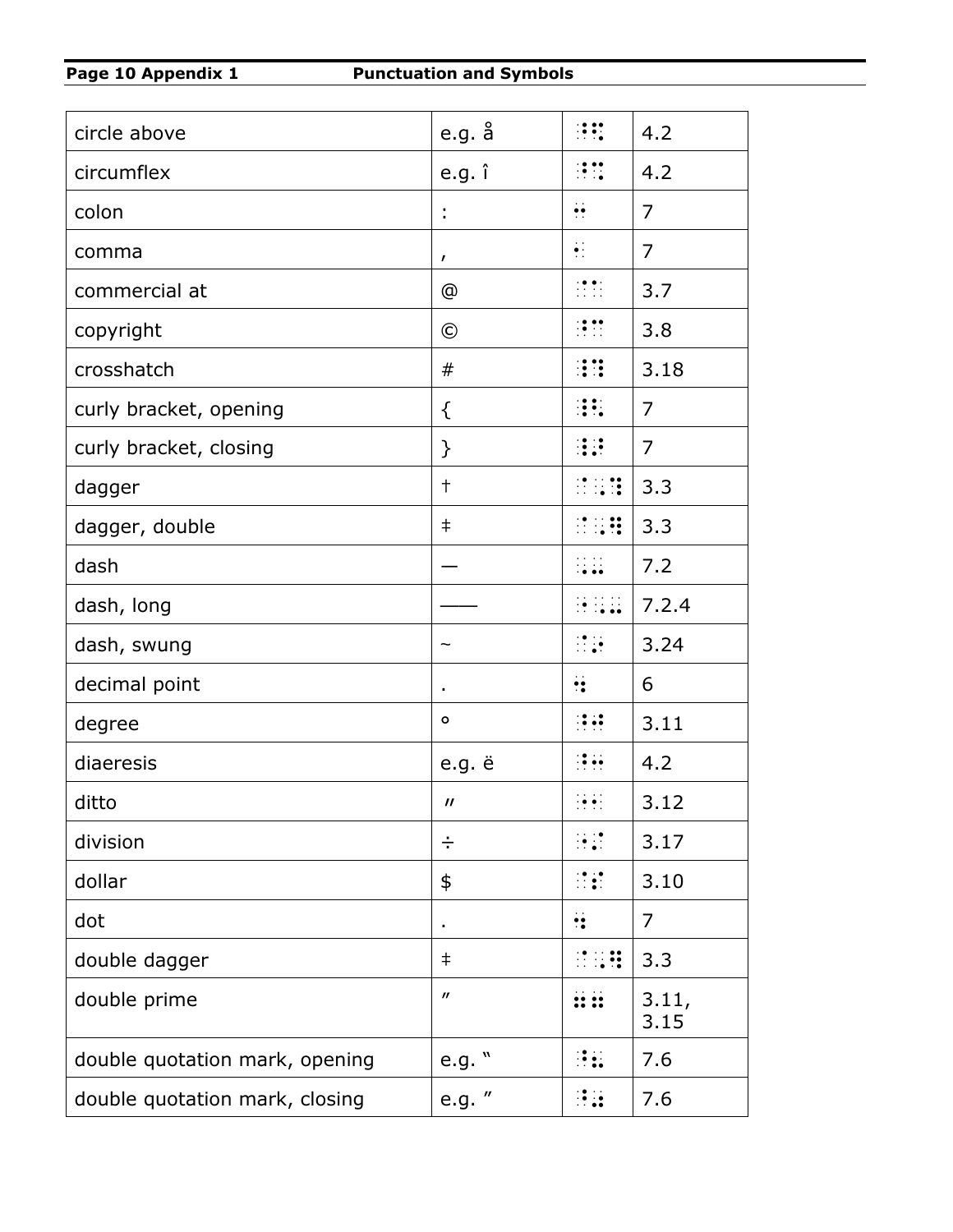| ellipsis                      | e.g.                        | <b>HE</b>                             | 7.3            |
|-------------------------------|-----------------------------|---------------------------------------|----------------|
| equals                        | $=$                         | $\frac{1}{2}$                         | 3.17           |
| euro                          | €                           | $\mathbb{R}^{\bullet}$                | 3.10           |
| exclamation mark              | Ţ                           | $\mathbf{L}$                          | $\overline{7}$ |
| exclamation mark, inverted    | $\mathbf{I}$                | $\mathbb{R}$ is a set of $\mathbb{R}$ | 13.5           |
| feet                          | I.                          | $\ddot{\ddot{\cdot}}$                 | 3.15           |
| feet (prime)                  | $\prime$                    | $\ddot{\cdot}$                        | 3.15           |
| female                        | $\mathsf{P}$                | $\mathbf{H}$                          | 3.16           |
| forward slash                 | $\prime$                    | $\frac{1}{2}$                         | 7.4            |
| fraction line, simple numeric | e.g. $1/2$                  | $\ddot{\cdot}$                        | 6              |
| franc                         | F                           | $\frac{1}{2}$                         | 3.10           |
| full stop                     |                             | $\ddot{\cdot}$                        | 7              |
| grave                         | $e.g. \n\dot{o}$            | $\mathbb{R}$ :                        | 4.2            |
| greater than                  | $\geq$                      | $\mathbb{R}$                          | 3.17           |
| hash                          | #                           | $\dddot{\mathbf{z}}$                  | 3.18           |
| horizontal line segment       |                             | $\ddot{\cdot}$                        | 16.2           |
| hyphen                        |                             | $\ddot{\cdot}$                        | 7.2            |
| inches                        | п                           |                                       | 3.15           |
| inches (double prime)         | $\boldsymbol{\prime\prime}$ |                                       | 3.15           |
| inverted exclamation mark     | $\mathbf{I}$                | $\mathbb{R}$ is a set                 | 13.5           |
| inverted question mark        | j                           | <b>BREE</b>                           | 13.5           |
| less than                     | $\,<\,$                     | $\mathbb{R}$                          | 3.17           |
| line segment, horizontal      |                             | $\ddot{\bullet}$                      | 16.2           |
| line, vertical                |                             | HH                                    | 15.1           |
| long dash                     |                             | 89 R.H                                | 7.2.4          |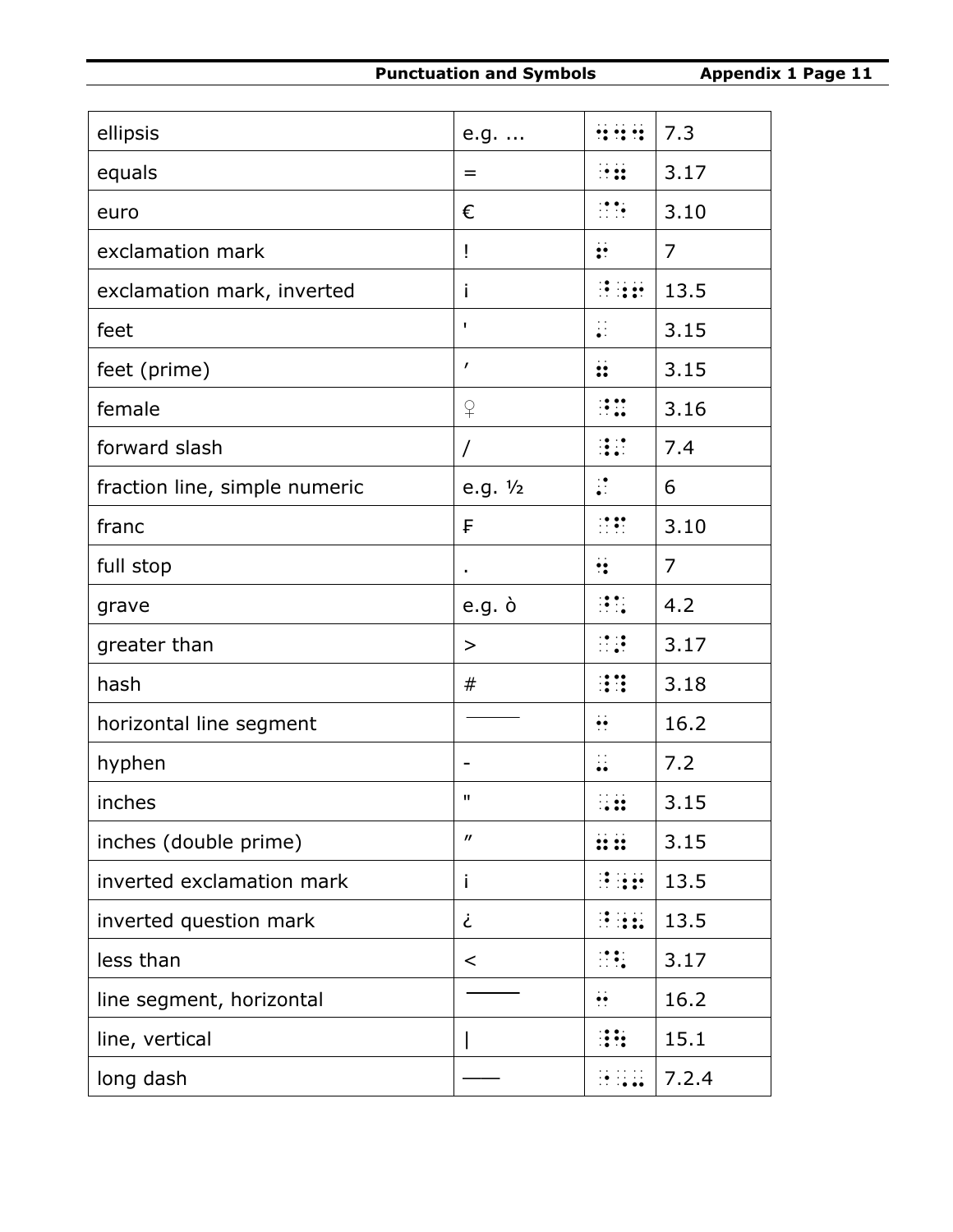| low line                            |               | ::::<br>::::              | 7.2            |
|-------------------------------------|---------------|---------------------------|----------------|
| male                                | 8             | $\mathbb{R}$              | 3.16           |
| <b>Mars</b>                         | 8             | $\ddot{a}$                | 3.16           |
| minus                               |               | $\frac{1}{2}$             | 3.17           |
| minutes                             | ٠             | $\ddot{\cdot}$            | 3.11           |
| minutes (prime)                     | ı             | $\ddot{\ddot{\mathbf{}}}$ | 3.11           |
| multiplication                      | $\times$      |                           | 3.17           |
| naira                               | ₩             | $\frac{1}{2}$             | 3.10           |
| nonspecific quotation mark, opening | e.g. "        | $\ddot{\bullet}$          | 7.6            |
| nonspecific quotation mark, closing | e.g. "        | $\ddot{\cdot}$            | 7.6            |
| number                              | #             |                           | 3.18           |
| numeric fraction line, simple       | e.g. $1/2$    | $\ddot{\cdot}$            | 6              |
| numeric space                       | e.g. 10 000   | $\frac{1}{2}$             | 6.6            |
| oblique                             | Τ             | $\frac{1}{2}$             | 7.4            |
| one-cell quotation mark, opening    | e.g. "        | $\ddot{\cdot}$            | 7.6            |
| one-cell quotation mark, closing    | e.g. "        | $\ddot{\cdot}$            | 7.6            |
| paragraph                           | $\P$          | $\mathbb{R}$ :            | 3.19           |
| parenthesis, opening                |               |                           | 7              |
| parenthesis, closing                | $\mathcal{Y}$ | ⊞                         | $\overline{7}$ |
| percent                             | $\frac{0}{0}$ | $\frac{1}{2}$             | 3.20           |
| period                              |               | $\ddot{\bullet}$          | $\overline{7}$ |
| plus                                | $\pm$         | $\frac{1}{2}$             | 3.17           |
| pound                               | #             |                           | 3.18           |
| pound, British                      | £             | $\frac{1}{2}$             | 3.10           |
| prime                               | ı             | $\ddot{\cdot}$            | 3.11,<br>3.15  |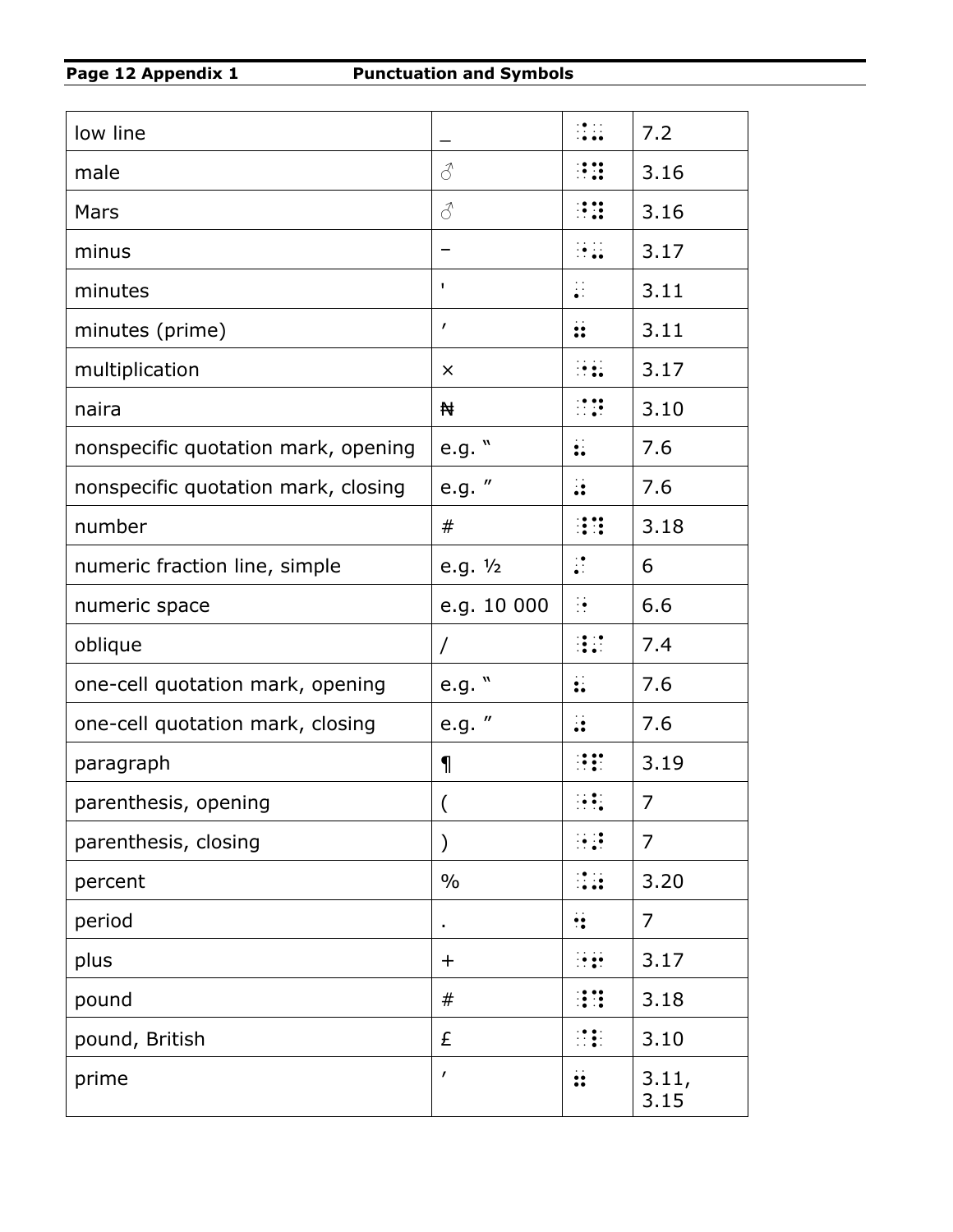| prime, double                        | $\boldsymbol{\prime\prime}$ | <b>ii ii</b>             | 3.11,<br>3.15  |
|--------------------------------------|-----------------------------|--------------------------|----------------|
| question mark                        | $\overline{?}$              | $\ddot{\bullet}$         | 7.5            |
| question mark, inverted              | خ                           | Henri                    | 13.5           |
| quotation mark, double, opening      | e.g. "                      | $\mathbf{R}$             | 7.6            |
| quotation mark, double, closing      | e.g. "                      | $\frac{1}{2}$            | 7.6            |
| quotation mark, nonspecific, opening | e.g. $"$                    | $\ddot{\cdot}$           | 7.6            |
| quotation mark, nonspecific, closing | e.g. "                      | $\ddot{\cdot}$           | 7.6            |
| quotation mark, single, opening      | e.g.                        | H.                       | 7.6            |
| quotation mark, single, closing      | e.g.'                       | H.                       | 7.6            |
| registered trademark                 | $^{\circledR}$              | $\mathbf{H}$             | 3.8            |
| reverse solidus                      | N                           | $\frac{1}{2}$            | $\overline{7}$ |
| round bracket, opening               | (                           | $\mathbb{R}$             | 7              |
| round bracket, closing               |                             | $\ddot{\cdot}$ :         | 7              |
| seconds                              | п                           | .                        | 3.11           |
| seconds (double prime)               | $\boldsymbol{\prime\prime}$ | $\mathbf{::} \mathbf{:}$ | 3.11           |
| section                              | ş                           | $\mathbb{R}$             | 3.19           |
| semicolon                            | $\mathbf{r}$                | $\ddot{\bullet}$ :       | 7              |
| simple numeric fraction line         | e.g. $1/2$                  | $\ddot{\cdot}$           | 6              |
| single quotation mark, opening       | e.g.                        |                          | 7.6            |
| single quotation mark, closing       | e.g.'                       | $\dddot{\bullet}$        | 7.6            |
| slash                                | $\prime$                    |                          | 7.4            |
| solidus                              | Τ                           |                          | 7.4            |
| solidus, reverse                     | N                           | $\frac{1}{2}$            | 7              |
| space                                |                             |                          | 3.22           |
| space, numeric                       | e.g. 10 000                 | $\frac{1}{2}$            | 6.6            |